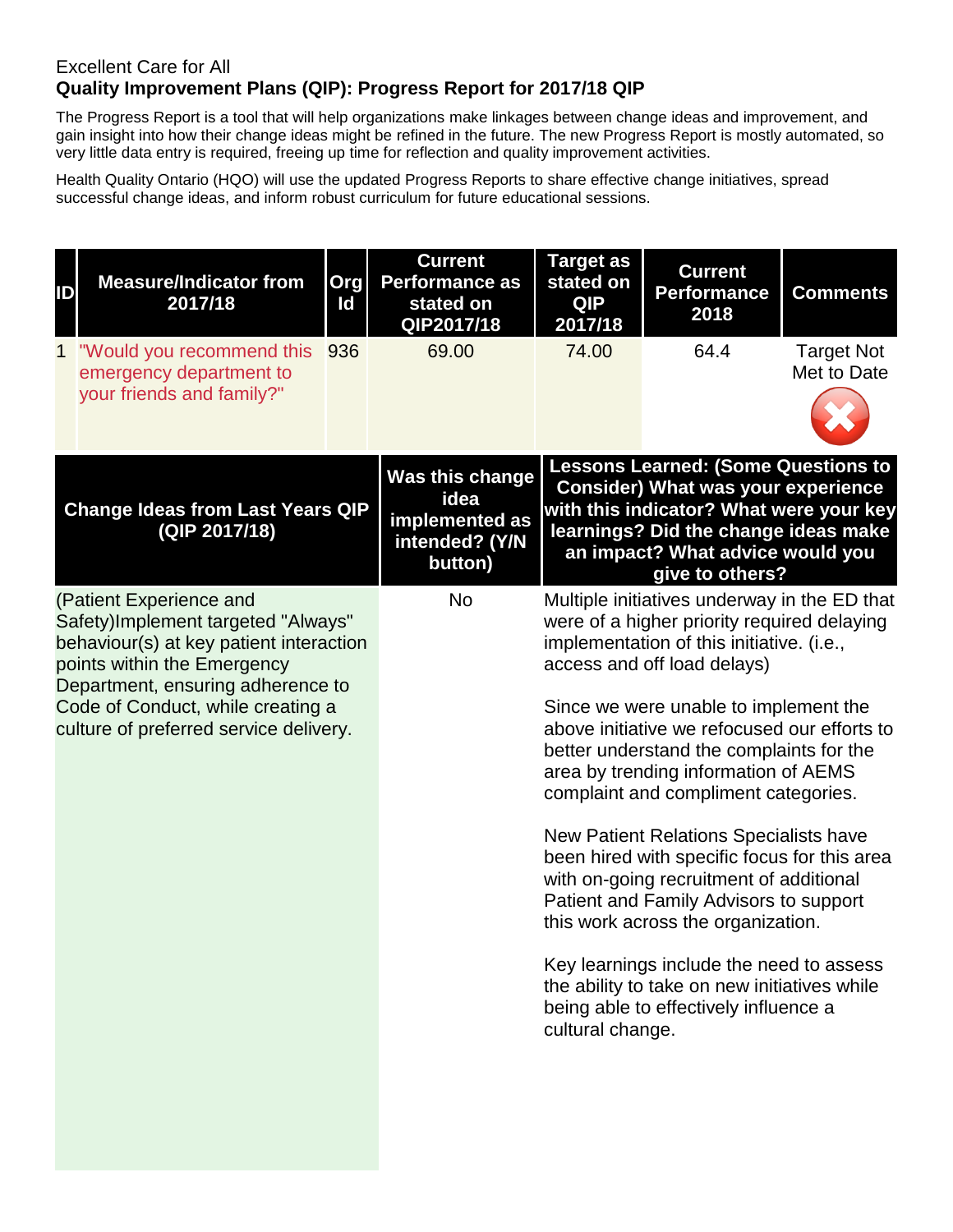| <b>Change Ideas from Last Years QIP</b><br>(QIP 2017/18)                                                                                                                                                                                          | Was this change<br>idea<br>implemented as<br>intended? (Y/N<br>button) | <b>Lessons Learned: (Some Questions to</b><br><b>Consider) What was your experience</b><br>with this indicator? What were your key<br>learnings? Did the change ideas make<br>an impact? What advice would you<br>give to others?                                                                                                                                                                                                                                                                                                                                                                                                                                               |
|---------------------------------------------------------------------------------------------------------------------------------------------------------------------------------------------------------------------------------------------------|------------------------------------------------------------------------|---------------------------------------------------------------------------------------------------------------------------------------------------------------------------------------------------------------------------------------------------------------------------------------------------------------------------------------------------------------------------------------------------------------------------------------------------------------------------------------------------------------------------------------------------------------------------------------------------------------------------------------------------------------------------------|
| (Emergency Department) Implement<br>the Mental Health 120 Day Action Plan<br>specific to Emergency Department<br>focused recommendations for quality<br>of care (improved coordination of care)<br>and timely access to care for all<br>patients. | <b>No</b>                                                              | This indicator is inherently tied to patient<br>length of stay in the ED. Significant<br>improvement of this indicator cannot be<br>achieved without a reduction in overall ED<br>length of stay. Key learnings: Engage<br>patient and family advisors and survey<br>feedback to better understand where and<br>how to focus energy to address this<br>indicator. In addition to the actions<br>targeting length of stay, initiatives related<br>to ambulance offload processes,<br>cleanliness of wait areas, security anxiety,<br>patient awareness of wait time/access<br>information, and more entertaining<br>dissemination of educational information<br>were undertaken. |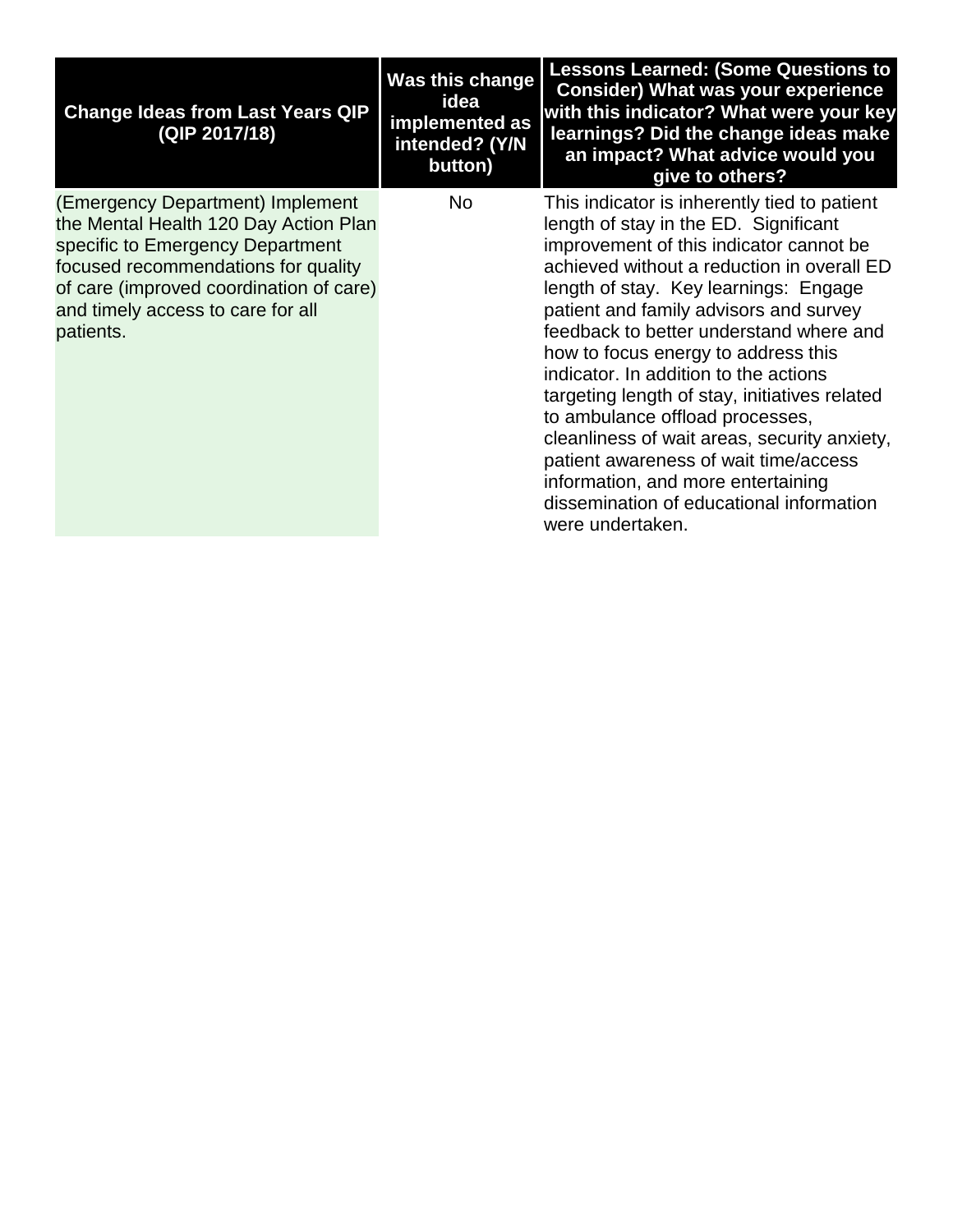| ID Measure/Indicator from 2017/18                                                                                                                                           | Id  | <b>Current</b><br><b>Org Performance as</b><br>stated on<br>QIP2017/18 | <b>Target as</b><br>stated on<br><b>QIP</b><br>2017/18 | <b>Current</b><br><b>Performance</b><br>2018                                                                                                                                                                               | <b>Comments</b>                  |
|-----------------------------------------------------------------------------------------------------------------------------------------------------------------------------|-----|------------------------------------------------------------------------|--------------------------------------------------------|----------------------------------------------------------------------------------------------------------------------------------------------------------------------------------------------------------------------------|----------------------------------|
| 2 Did you receive enough<br>information from hospital staff<br>about what to do if you were<br>worried about your condition or<br>treatment after you left the<br>hospital? | 936 | 66.20                                                                  | 71.00                                                  | 59.2                                                                                                                                                                                                                       | <b>Target Not</b><br>Met to Date |
| <b>Change Ideas from Last Years QIP</b><br>(QIP 2017/18)                                                                                                                    |     | Was this change<br>idea<br>implemented as<br>intended? (Y/N<br>button) |                                                        | <b>Lessons Learned: (Some Questions</b><br>to Consider) What was your<br>experience with this indicator? What<br>were your key learnings? Did the<br>change ideas make an impact? What<br>advice would you give to others? |                                  |
| (Patient Experience) Implementation of<br>a patient-friendly discharge summary                                                                                              |     | <b>No</b>                                                              | in other clinical areas.                               | This is a corporate wide initiative -<br>currently Medicine Unit is piloting a<br>"Patient Oriented Discharge Summary<br>(PODS). Information from this trial will<br>be used to help support similar initiatives           |                                  |
|                                                                                                                                                                             |     |                                                                        | this process.                                          | Learnings included that use of the PODS<br>template through UHN open lab may<br>have facilitated a quicker development of                                                                                                  |                                  |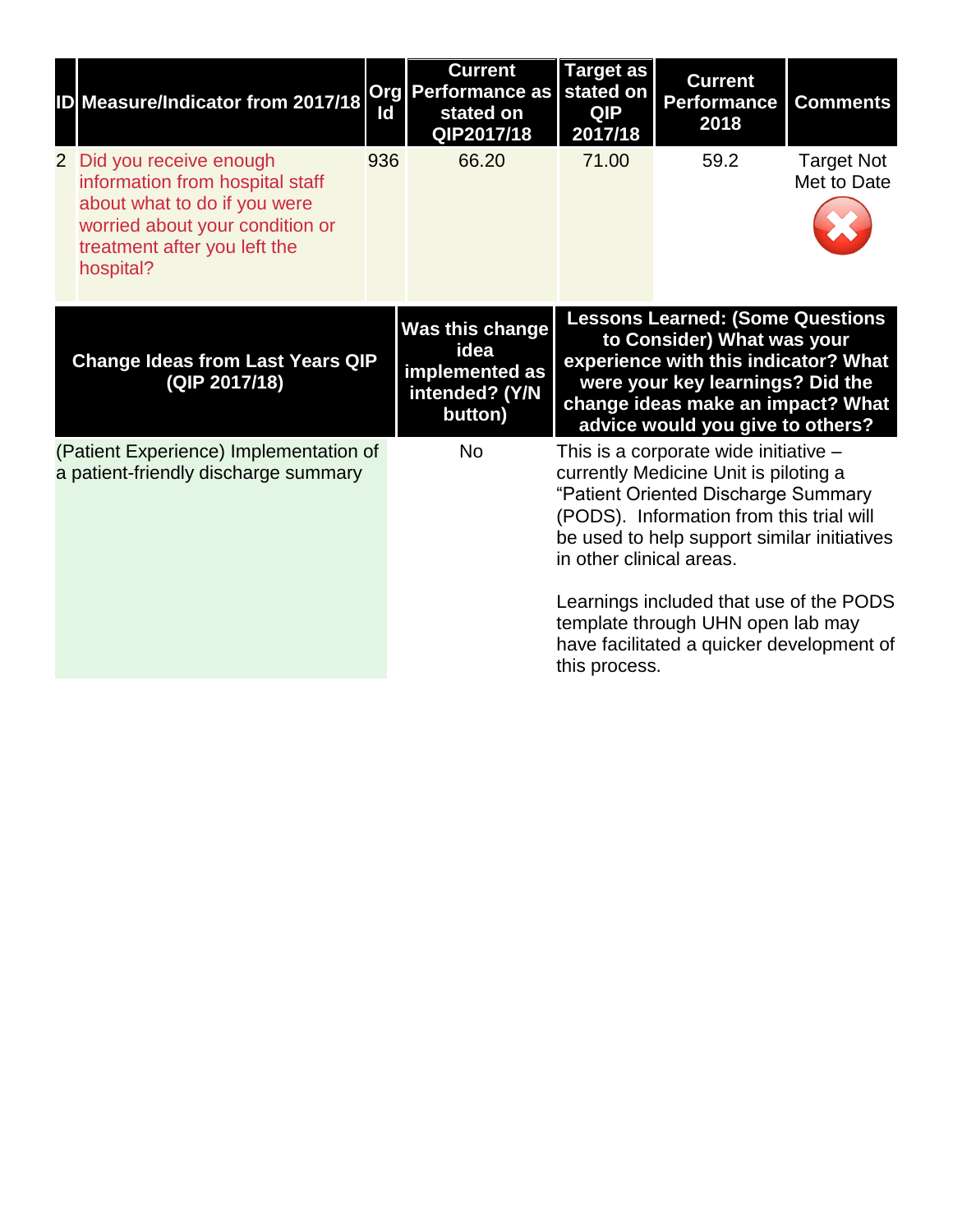| ID | <b>Measure/Indicator from 2017/18</b>                                                                                                                                                      | ld  |                                                                               | <b>Current</b><br><b>Org Performance as</b><br>stated on<br>QIP2017/18 | <b>Target as</b><br>stated on<br><b>QIP</b><br>2017/18 | <b>Current</b><br><b>Performance</b><br>2018                                                                                                                                                                                                                                                                                                                                                                                                                                                                                                                                                                                                                                                                                                                                                                                                                                                           | <b>Comments</b>   |
|----|--------------------------------------------------------------------------------------------------------------------------------------------------------------------------------------------|-----|-------------------------------------------------------------------------------|------------------------------------------------------------------------|--------------------------------------------------------|--------------------------------------------------------------------------------------------------------------------------------------------------------------------------------------------------------------------------------------------------------------------------------------------------------------------------------------------------------------------------------------------------------------------------------------------------------------------------------------------------------------------------------------------------------------------------------------------------------------------------------------------------------------------------------------------------------------------------------------------------------------------------------------------------------------------------------------------------------------------------------------------------------|-------------------|
|    | 3 Medication reconciliation at<br>admission: The total number of<br>patients with medications<br>reconciled as a proportion of the<br>total number of patients admitted to<br>the hospital | 936 |                                                                               | 82.80                                                                  | 85.00                                                  | 87.5                                                                                                                                                                                                                                                                                                                                                                                                                                                                                                                                                                                                                                                                                                                                                                                                                                                                                                   | <b>Target Met</b> |
|    | <b>Change Ideas from Last Years</b><br>QIP (QIP 2017/18)                                                                                                                                   |     | <b>Was this</b><br>change idea<br>implemented as<br>intended? (Y/N<br>button) |                                                                        |                                                        | <b>Lessons Learned: (Some Questions to</b><br><b>Consider) What was your experience with</b><br>this indicator? What were your key<br>learnings? Did the change ideas make an<br>impact? What advice would you give to<br>others?                                                                                                                                                                                                                                                                                                                                                                                                                                                                                                                                                                                                                                                                      |                   |
|    | (Pharmacy) Enhance pharmacy<br>technician resources in the<br><b>Emergency Department.</b>                                                                                                 |     | No                                                                            | admission.<br>frontline staff.                                         |                                                        | The expansion of techs in ED to 24 hours was<br>not accomplished in this fiscal year due to lack<br>of funding. The change initiative of<br>implementing a risk assessment tool in the ED<br>was not completed. The risk assessment tool<br>was to be used to ensure that pharmacy techs<br>were seeing high risk patients (e.g. high risk for<br>med errors). The risk assessment tool was not<br>implemented due to other competing priorities in<br>the ED throughout the year (as agreed upon by<br>the ED Director and Pharmacy Director). The<br>pharmacy department continued to staff<br>technicians at both EDs for 16 hours/day, 7 days<br>a week throughout the year to document the<br>BPMH, and support medication reconciliation at<br>Key learnings on this would be to ensure an<br>understanding of other risk assessment tools in<br>the area, and assess the impact of a new one to |                   |
|    | (Pharmacy) Fully launch the<br><b>Healthcare Undergoing</b><br>Optimization (HUGO) Application<br>across the organization.                                                                 |     | Yes                                                                           |                                                                        |                                                        | The HUGO Optimization project on medication<br>reconciliation was completed in F2018. There<br>were no system or functionality improvements<br>for medication reconciliation. The optimization<br>team focused on revitalizing education and<br>training for electronic medication reconciliation in<br>the LHSC online health information system. This<br>education was disseminated across the<br>organization in the summer of 2017. After this<br>dissemination of education compliance to                                                                                                                                                                                                                                                                                                                                                                                                         |                   |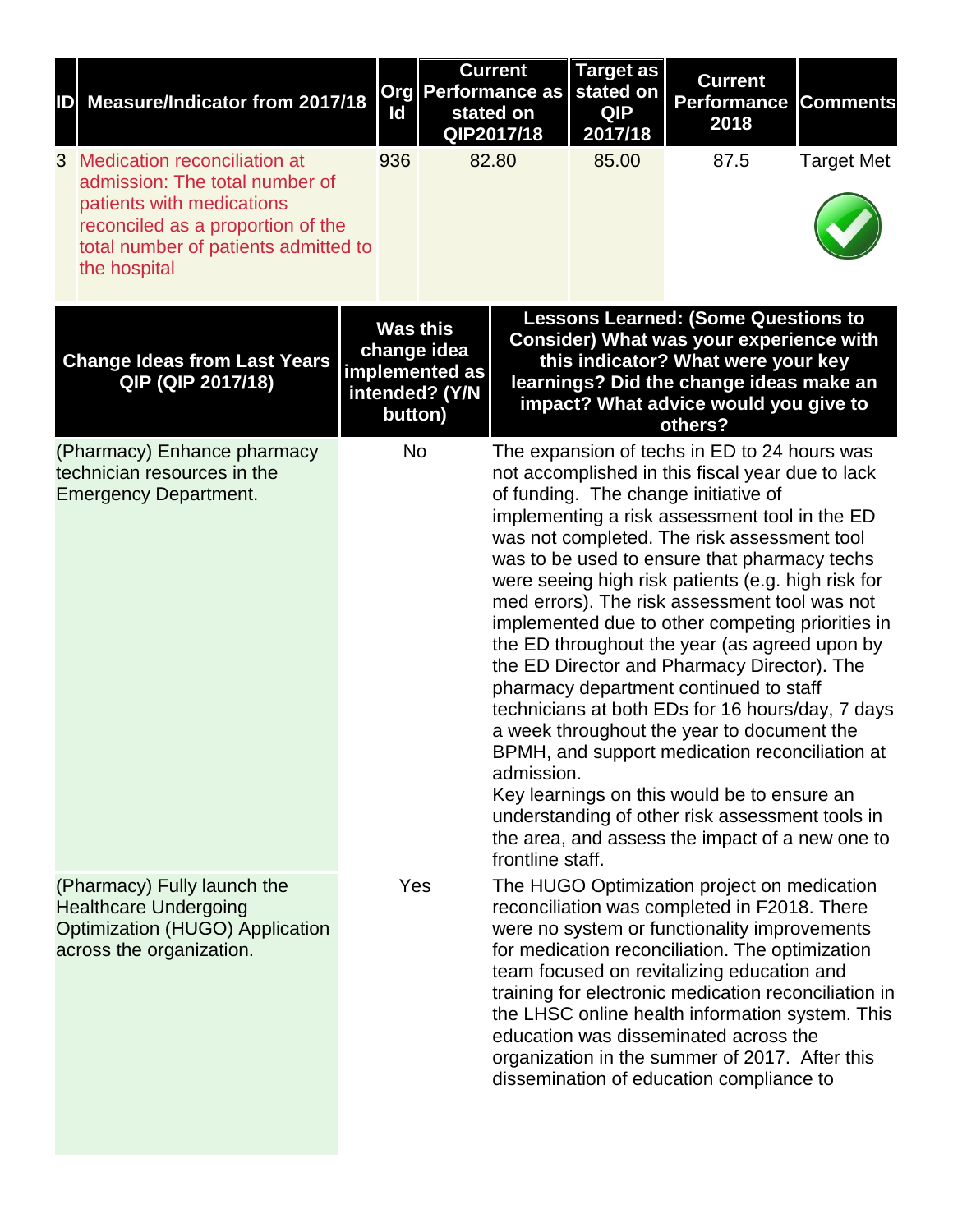| <b>Change Ideas from Last Years</b><br>QIP (QIP 2017/18)                                                                                                                                      | <b>Was this</b><br>change idea<br>implemented as<br>intended? (Y/N<br>button) | <b>Lessons Learned: (Some Questions to</b><br>Consider) What was your experience with<br>this indicator? What were your key<br>learnings? Did the change ideas make an<br>impact? What advice would you give to<br>others?                                                                                                                                                                                                                                                                                                                                                                                                                                                                                                                                                        |
|-----------------------------------------------------------------------------------------------------------------------------------------------------------------------------------------------|-------------------------------------------------------------------------------|-----------------------------------------------------------------------------------------------------------------------------------------------------------------------------------------------------------------------------------------------------------------------------------------------------------------------------------------------------------------------------------------------------------------------------------------------------------------------------------------------------------------------------------------------------------------------------------------------------------------------------------------------------------------------------------------------------------------------------------------------------------------------------------|
|                                                                                                                                                                                               |                                                                               | medication reconciliation improved in some<br>areas of the hospital. However, without a<br>corporate focus on compliance to medication<br>reconciliation at the time that the education was<br>released, the compliance improvements were<br>not widespread. Convening a corporate team<br>dedicated to disseminating the education may<br>have resulted in better overall knowledge and<br>compliance. With LHSC preparing for the 2018<br>Accreditation Canada survey, this<br>education/training will be used by the Corporate<br>medication reconciliation steering committee to<br>enhance awareness of medication reconciliation<br>practices and accountabilities across the<br>organization.                                                                              |
| (Pharmacy) Enhance Medication<br>Reconciliation reporting to enable<br>unit level improvement.                                                                                                | Yes                                                                           | Medication reconciliation indicators are on the<br>portfolio and corporate balanced score cards,<br>and have proved to be an effective way to track<br>and trend med rec compliance across the<br>organization. The reports have been enhanced<br>to include unit specific information. This<br>information has been given to portfolio directors<br>upon request. Decision support is working on<br>having this data available to all directors (e.g.<br>dashboard). New in the Q3 reporting cycle,<br>medication reconciliation reports are now being<br>distributed to physician leaders (with drill down<br>capabilities) in alignment with the physician<br>balanced score card.                                                                                             |
| (Mental Health Program) Improve<br>medication reconciliation<br>compliance by aligning practice<br>behaviours and electronic system<br>requirements to patient safety<br>and health outcomes. | Yes                                                                           | Mental Health leveraged processes created by<br>other clinical areas, partnership with Pharmacy,<br>and reports created by Decision Support to<br>address an opportunity to improve medication<br>reconciliation at admission for both Adult and<br>Child and Adolescent Mental Health. By the end<br>of Q2 Mental Health leadership met with<br>Pharmacy and Decision support to understand<br>our data and where the opportunity exists.<br>Mental Health opted for a strategy which had<br>been previously proven in the Women's<br>program. Managers, Coordinators, and<br>representatives from the Women's program<br>conferred with leadership from Mental Health<br>and created a process for MH. In brief, there is a<br>review of the electronic patient record for each |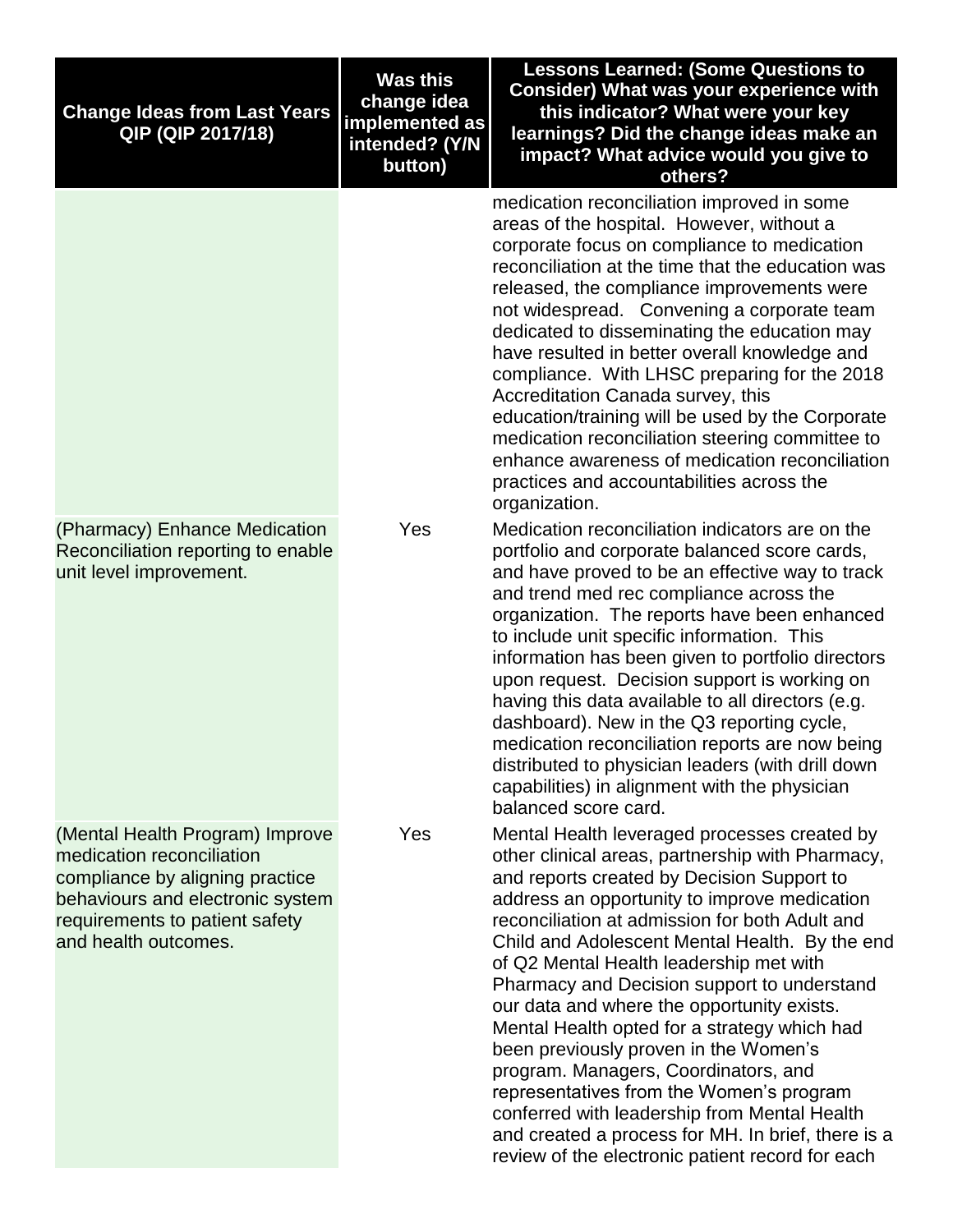| <b>Change Ideas from Last Years</b><br>QIP (QIP 2017/18) | <b>Was this</b><br>change idea<br>implemented as<br>intended? (Y/N<br>button) | <b>Lessons Learned: (Some Questions to</b><br>Consider) What was your experience with<br>this indicator? What were your key<br>learnings? Did the change ideas make an<br>impact? What advice would you give to<br>others?                                                                                                                                                                                                                                                                                                                                                                                                                                                                                                                                                                                                                                                                                                                                                                                       |
|----------------------------------------------------------|-------------------------------------------------------------------------------|------------------------------------------------------------------------------------------------------------------------------------------------------------------------------------------------------------------------------------------------------------------------------------------------------------------------------------------------------------------------------------------------------------------------------------------------------------------------------------------------------------------------------------------------------------------------------------------------------------------------------------------------------------------------------------------------------------------------------------------------------------------------------------------------------------------------------------------------------------------------------------------------------------------------------------------------------------------------------------------------------------------|
|                                                          |                                                                               | admitted patient within 7 days of admission to<br>see if a medication reconciliation had been<br>completed on admission. If the completed flag<br>in the electronic patient record is not present, an<br>escalation process is started to address the non-<br>compliance.<br>Lessons learned:<br>• Understand data. Understand where the<br>opportunity exists.<br>Share detailed data regarding where<br>$\bullet$<br>opportunities exist with physician leaders<br>to partner with them on the improvement<br>plan.<br>Change the processes to better support<br>$\bullet$<br>the patients.<br>Build reports to support the work.<br>$\bullet$<br>Find monitoring measures and report<br>$\bullet$<br>regularly.<br>Work with the Chief Resident to<br>$\bullet$<br>understand how to engage the residents<br>in this process since they are highly likely<br>to be involved in this action.<br>This needs to be a team approach all the gains<br>cannot be realized unless everyone is aware<br>and involved. |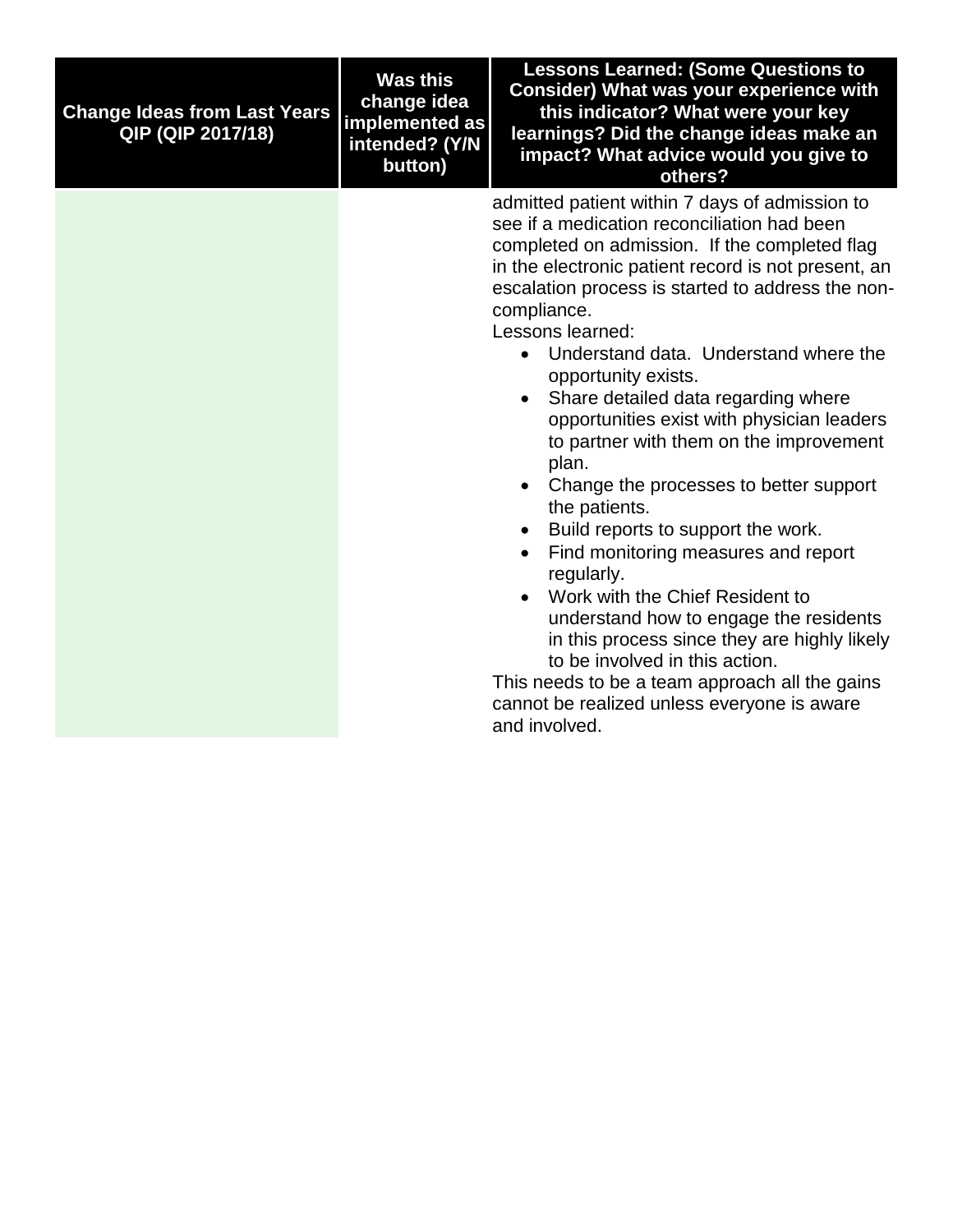| ID | <b>Measure/Indicator from 2017/18</b>                                                                                                                                                                                                  | Id  | <b>Current</b><br>Org Performance as<br>stated on<br>QIP2017/18        |        | <b>Target as</b><br>stated on<br><b>QIP</b><br>2017/18 | <b>Current</b><br><b>Performance</b><br>2018                                                                                                                                                                                                                                                                                                                                                                                                                                                                                                                                                                                                                                                                                                                                         | <b>Comments</b>                  |
|----|----------------------------------------------------------------------------------------------------------------------------------------------------------------------------------------------------------------------------------------|-----|------------------------------------------------------------------------|--------|--------------------------------------------------------|--------------------------------------------------------------------------------------------------------------------------------------------------------------------------------------------------------------------------------------------------------------------------------------------------------------------------------------------------------------------------------------------------------------------------------------------------------------------------------------------------------------------------------------------------------------------------------------------------------------------------------------------------------------------------------------------------------------------------------------------------------------------------------------|----------------------------------|
|    | 4 Medication reconciliation at<br>discharge: Total number of<br>discharged patients for whom a<br><b>Best Possible Medication Discharge</b><br>Plan was created as a proportion<br>the total number of patients<br>discharged.         | 936 | 72.00                                                                  |        | 77.00                                                  | 66.4                                                                                                                                                                                                                                                                                                                                                                                                                                                                                                                                                                                                                                                                                                                                                                                 | <b>Target Not</b><br>Met to Date |
|    | <b>Change Ideas from Last Years</b><br>QIP (QIP 2017/18)                                                                                                                                                                               |     | Was this change<br>idea<br>implemented as<br>intended? (Y/N<br>button) |        |                                                        | <b>Lessons Learned: (Some Questions to</b><br>Consider) What was your experience with<br>this indicator? What were your key<br>learnings? Did the change ideas make an<br>impact? What advice would you give to<br>others?                                                                                                                                                                                                                                                                                                                                                                                                                                                                                                                                                           |                                  |
|    | (Pharmacy) Expand the use of the<br><b>Medication Reconciliation</b><br>Discharge Reports organizationally.                                                                                                                            |     | Yes                                                                    | F2018. |                                                        | Discharge medication reconciliation is on the<br>portfolio and corporate balanced score cards.<br>Drill down capabilities were provided to<br>physician leaders in alignment with their<br>physician balanced score cards (as was<br>done with admission medication<br>reconciliation). This was launched in Q2                                                                                                                                                                                                                                                                                                                                                                                                                                                                      |                                  |
|    | (Pharmacy) Enhance Medication<br>Reconciliation reporting to enable<br>unit level improvement.                                                                                                                                         |     | Yes                                                                    |        | See notes above.                                       |                                                                                                                                                                                                                                                                                                                                                                                                                                                                                                                                                                                                                                                                                                                                                                                      |                                  |
|    | (Mental Health and Children's<br>Hospital) Improve medication<br>reconciliation at discharge ensuring<br>compliance by aligning practice<br>behaviours and electronic system<br>requirements to patient safety and<br>health outcomes. |     | <b>No</b>                                                              |        | compliance at admission.                               | In the process of working on this change idea<br>Children's Hospital realized that in order to<br>reap the maximum benefits related to<br>discharge medication reconciliation we had<br>to first focus our attention on maximizing our<br>efforts on improving medication reconciliation<br>The program had reasoned that because we<br>were generally performing better at<br>admission that the processes, practices, and<br>behaviours that produce a high level of<br>compliance were better established on the<br>admission side. However, upon review of<br>performance and discussions with<br>stakeholders, it became clear that there were<br>gaps which needed to be addressed. Our key<br>learnings were that we could not<br>underestimate the level of education, focus |                                  |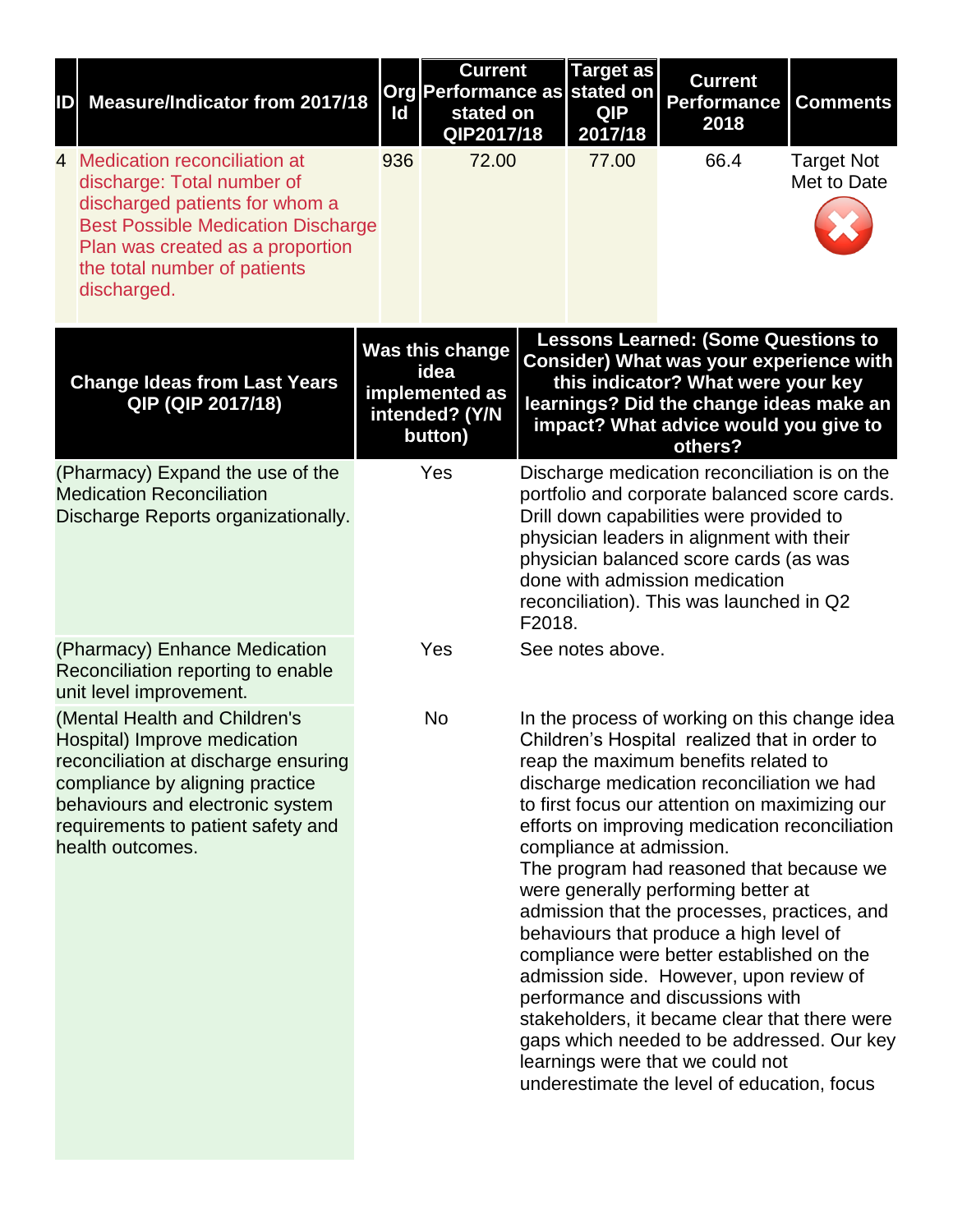| <b>Change Ideas from Last Years</b><br><b>QIP (QIP 2017/18)</b> | Was this change<br>idea<br>implemented as<br>intended? (Y/N<br>button) | <b>Lessons Learned: (Some Questions to</b><br>Consider) What was your experience with<br>this indicator? What were your key<br>learnings? Did the change ideas make an<br>impact? What advice would you give to<br>others?                                                                                                                                                                                                                                                                                                                                                                                                                                                                                                                       |
|-----------------------------------------------------------------|------------------------------------------------------------------------|--------------------------------------------------------------------------------------------------------------------------------------------------------------------------------------------------------------------------------------------------------------------------------------------------------------------------------------------------------------------------------------------------------------------------------------------------------------------------------------------------------------------------------------------------------------------------------------------------------------------------------------------------------------------------------------------------------------------------------------------------|
|                                                                 |                                                                        | and attention it would require on admission<br>medication reconciliation before focusing on<br>the discharge medication reconciliation<br>process. We could not assume that people<br>knew how to do the process regardless of<br>how much education/training had been done<br>before – We had to go back to basics with all<br>stakeholders. Physician leaders taking<br>ownership of the metrics was a key enabler<br>to the success of this change. Medication<br>reconciliation on admission increased by<br>16.7% in Q3 compared to Q2. We instituted<br>weekly audits, reports, and an escalation<br>process to address non-compliance in order<br>to manage processes, clarify expectations,<br>and drive accountability for performance. |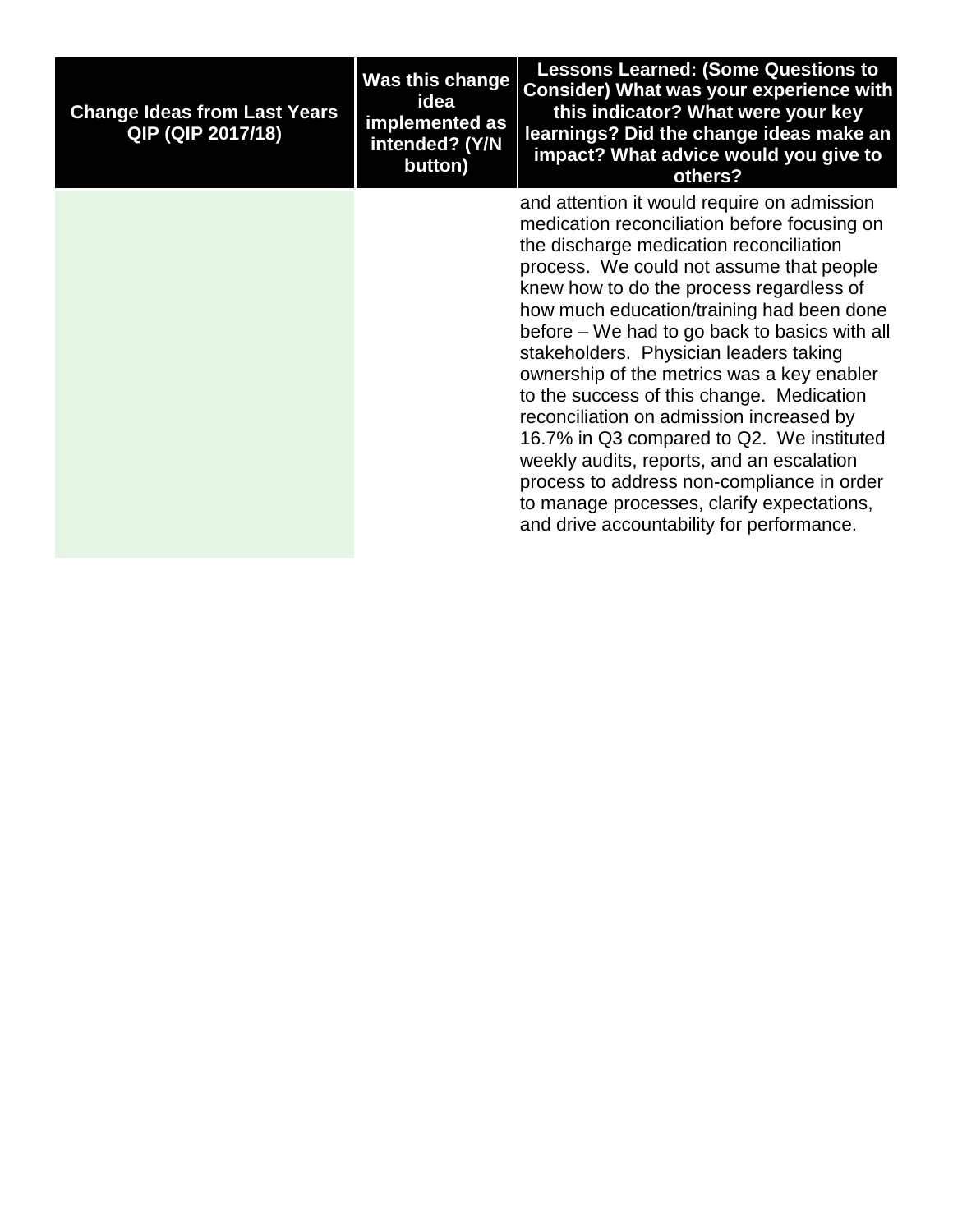| ID | <b>Measure/Indicator from 2017/18</b>                                                                                                                                                                                                                                                                                                                                                               | ld  | <b>Current</b><br><b>Org Performance as</b><br>stated on<br>QIP2017/18        | <b>Target as</b><br>stated on<br><b>QIP</b><br>2017/18 | <b>Current</b><br><b>Performance</b><br>2018                                                                                                                                                                                                                                                                                                                                                                                                                                                                                                                                                                                                                                                                                                                                                                                                                                                                                                                                                                                                                                                                                                                                                                                      | <b>Comments</b>                  |
|----|-----------------------------------------------------------------------------------------------------------------------------------------------------------------------------------------------------------------------------------------------------------------------------------------------------------------------------------------------------------------------------------------------------|-----|-------------------------------------------------------------------------------|--------------------------------------------------------|-----------------------------------------------------------------------------------------------------------------------------------------------------------------------------------------------------------------------------------------------------------------------------------------------------------------------------------------------------------------------------------------------------------------------------------------------------------------------------------------------------------------------------------------------------------------------------------------------------------------------------------------------------------------------------------------------------------------------------------------------------------------------------------------------------------------------------------------------------------------------------------------------------------------------------------------------------------------------------------------------------------------------------------------------------------------------------------------------------------------------------------------------------------------------------------------------------------------------------------|----------------------------------|
| 5  | Total ED length of stay (defined as<br>the time from triage or registration,<br>whichever comes first, to the time<br>the patient leaves the ED) where 9<br>out of 10 complex patients<br>completed their visits                                                                                                                                                                                    | 936 | 11.40                                                                         | 10.30                                                  | 12.8                                                                                                                                                                                                                                                                                                                                                                                                                                                                                                                                                                                                                                                                                                                                                                                                                                                                                                                                                                                                                                                                                                                                                                                                                              | <b>Target Not</b><br>Met to Date |
|    | <b>Change Ideas from Last Years QIP</b><br>(QIP 2017/18)                                                                                                                                                                                                                                                                                                                                            |     | <b>Was this change</b><br>idea<br>implemented as<br>intended? (Y/N<br>button) |                                                        | <b>Lessons Learned: (Some Questions to</b><br><b>Consider) What was your experience with</b><br>this indicator? What were your key<br>learnings? Did the change ideas make an<br>impact? What advice would you give to<br>others?                                                                                                                                                                                                                                                                                                                                                                                                                                                                                                                                                                                                                                                                                                                                                                                                                                                                                                                                                                                                 |                                  |
|    | (Inpatient Medicine) Continue to<br>build on and optimize the Admission<br>and Discharge System Design<br>(ADSD) Strategy to improve the<br>discharge process, standardize the<br>care of patients admitted with<br>complications of intravenous (IV)<br>drug use and improving the process<br>for transitions between Long Term<br>Care Homes (LTCH's) and London<br><b>Health Sciences Centre</b> |     | Yes                                                                           | dissemination.<br>Key learnings:                       | Consistency and perseverance were truly<br>important factors in making these changes<br>sustainable. It took time for staff and<br>physicians to truly buy into changes to the<br>discharge processes and even more time for<br>those changes to become the norm.<br>In the process of addressing change ideas<br>related to the People Who Inject Drugs<br>(PWID) patient population, it was discovered<br>that there are a lot of resources in the<br>community of which we were not previously<br>aware. Establishing and strengthening<br>community connections and aligning<br>resources as appropriate were important<br>factors in impacting patient care processes at<br>LHSC. At the same time, it was determined<br>that there was a real need for hospital staff to<br>have an opportunity to work through their<br>own biases working with this patient<br>population in order for changes to have full<br>impact. Education sessions in partnership<br>with our community partners were well<br>received and recommended for wider<br>Perseverance is key to making a<br>change stick. Knowing that you are<br>doing things for the right reason<br>(patient care) and being prepared to<br>work through resistance. |                                  |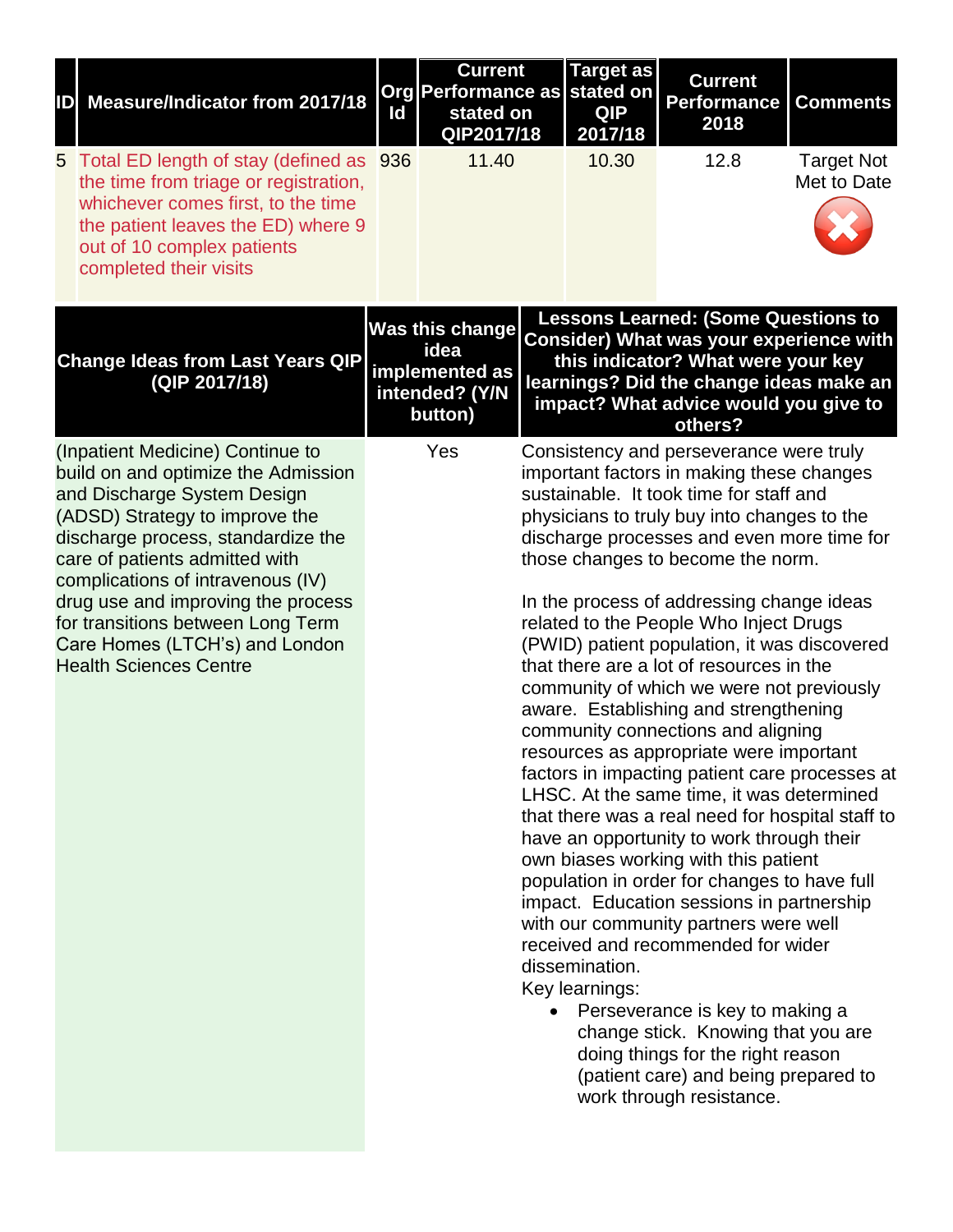| <b>Change Ideas from Last Years QIP</b><br>(QIP 2017/18)                                                                                                                                        | <b>Was this change</b><br>idea<br>implemented as<br>intended? (Y/N<br>button) | <b>Lessons Learned: (Some Questions to</b><br><b>Consider) What was your experience with</b><br>this indicator? What were your key<br>learnings? Did the change ideas make an<br>impact? What advice would you give to<br>others?                                                                                                                                                                                                                                                                                                                                                                                                                                                                                                                                                          |
|-------------------------------------------------------------------------------------------------------------------------------------------------------------------------------------------------|-------------------------------------------------------------------------------|--------------------------------------------------------------------------------------------------------------------------------------------------------------------------------------------------------------------------------------------------------------------------------------------------------------------------------------------------------------------------------------------------------------------------------------------------------------------------------------------------------------------------------------------------------------------------------------------------------------------------------------------------------------------------------------------------------------------------------------------------------------------------------------------|
|                                                                                                                                                                                                 |                                                                               | Leaders need to think about change<br>management. Be respectful of where<br>people are at, while forging a path for<br>them to move forward.<br>Detailed baseline and ongoing data is<br>needed to quantify the impact of the changes<br>made.                                                                                                                                                                                                                                                                                                                                                                                                                                                                                                                                             |
| (Mental Health) Implement the<br>Mental Health 120 Day Action Plan<br>to increase Emergency Department<br>capacity by reducing the number of<br>long stay patients occupying<br>inpatient beds. | Yes                                                                           | Mental Health Emergency Department length<br>of stay has multiple variables which<br>contribute to prolonged length of stay<br>including extended length of stay on inpatient<br>care floors due to patient complexity, and an<br>inability to transition patients to tertiary<br>mental health care or community services in<br>a timely manner.                                                                                                                                                                                                                                                                                                                                                                                                                                          |
|                                                                                                                                                                                                 |                                                                               | Through the process of implementing the<br>120 day action plan, Mental Health has<br>created a cross-sectorial table to review long<br>stay complex cases and identify<br>opportunities to assist moving patients safely<br>to the community.<br>Lessons learned:<br>It was identified that there was a clear need<br>to strengthen our partnerships with<br>community and regional supports. There<br>needed to be a dedicated resource focussing<br>on transitions out of the acute care. There<br>also needed to be an opportunity to discuss<br>options to avoid admission for each patient<br>who presents at the ED. Mental Health is<br>continuing to push forward by exploring the<br>use of the health links coordinated care<br>planning process to support complex<br>patients. |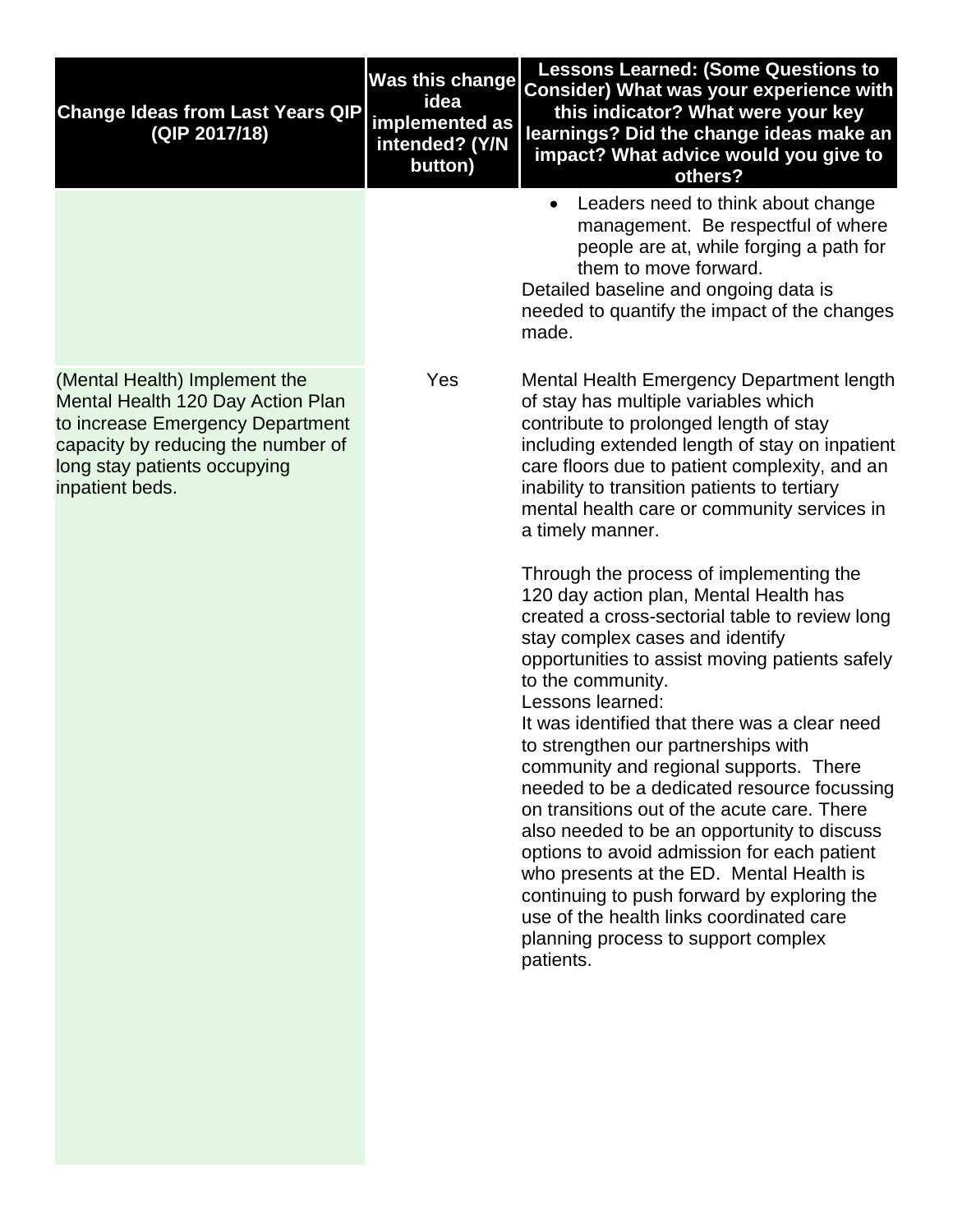| <b>Change Ideas from Last Years QIP</b><br>(QIP 2017/18)                                                                                                                        | <b>Was this change</b><br>idea<br>implemented as<br>intended? (Y/N<br>button) | <b>Lessons Learned: (Some Questions to</b><br>Consider) What was your experience with<br>this indicator? What were your key<br>learnings? Did the change ideas make an<br>impact? What advice would you give to<br>others?                                                                                                                                                                                                                                                                                                                                                                                                                                                                                                                                                                                                                                                                                                                                                                                                                                                                                                                                                                                                                                                                                                                                                                                                                                                                                                                                                                                                                                                                                                                                       |
|---------------------------------------------------------------------------------------------------------------------------------------------------------------------------------|-------------------------------------------------------------------------------|------------------------------------------------------------------------------------------------------------------------------------------------------------------------------------------------------------------------------------------------------------------------------------------------------------------------------------------------------------------------------------------------------------------------------------------------------------------------------------------------------------------------------------------------------------------------------------------------------------------------------------------------------------------------------------------------------------------------------------------------------------------------------------------------------------------------------------------------------------------------------------------------------------------------------------------------------------------------------------------------------------------------------------------------------------------------------------------------------------------------------------------------------------------------------------------------------------------------------------------------------------------------------------------------------------------------------------------------------------------------------------------------------------------------------------------------------------------------------------------------------------------------------------------------------------------------------------------------------------------------------------------------------------------------------------------------------------------------------------------------------------------|
| (CNS) Realign the stroke process in<br>the University Hospital Emergency<br>Department to facilitate earlier<br>consultation with Neurology for<br>patients assessed as stroke. | Yes                                                                           | Prior to the implementation of this change<br>idea, the Clinical Neurological Sciences<br>(CNS) department had one Consultant on<br>call for the Emergency Department (ED), this<br>was causing high wait times for consultation<br>and led to long transfer times. As a Regional<br>Stroke Centre for all of Southwestern Ontario<br>and one of seven Designated Stroke Centres<br>in Ontario, volumes of patients coming to UH<br>were increasing and new processes had to<br>be developed to manage the pressure. The<br>number of physician consultants assigned to<br><b>Emergency Department CNS patient</b><br>consults was increased from one to two. The<br>increase in on-call consultants allowed<br>responsibilities to be realigned to streamline<br>services. One consultant was dedicated to<br>stroke patients and the other consultant was<br>dedicated to non-stroke neurological<br>patients. Because stroke is a difficult<br>diagnosis, University Hospital gets a high<br>volume of stoke mimics, or TIAs that may<br>have gone to other hospitals if they had been<br>identified earlier. The realignment permitted<br>actual stroke patients to be identified and<br>assessed earlier than in the previous model.<br>A key learning from implementing this idea is<br>that realigning the CNS ED processes had<br>downstream effects which had to be<br>managed. For example, a higher than<br>anticipated volume of Endovascular<br>Treatment (EVT) stokes meant a higher need<br>for procedures performed by Interventional<br>Radiology (IR). In order to maintain faster<br>consult and transfer times CNS partnered<br>with IR to revise their on-call, patient flow,<br>and room turnover processes to meet the<br>increased need. |